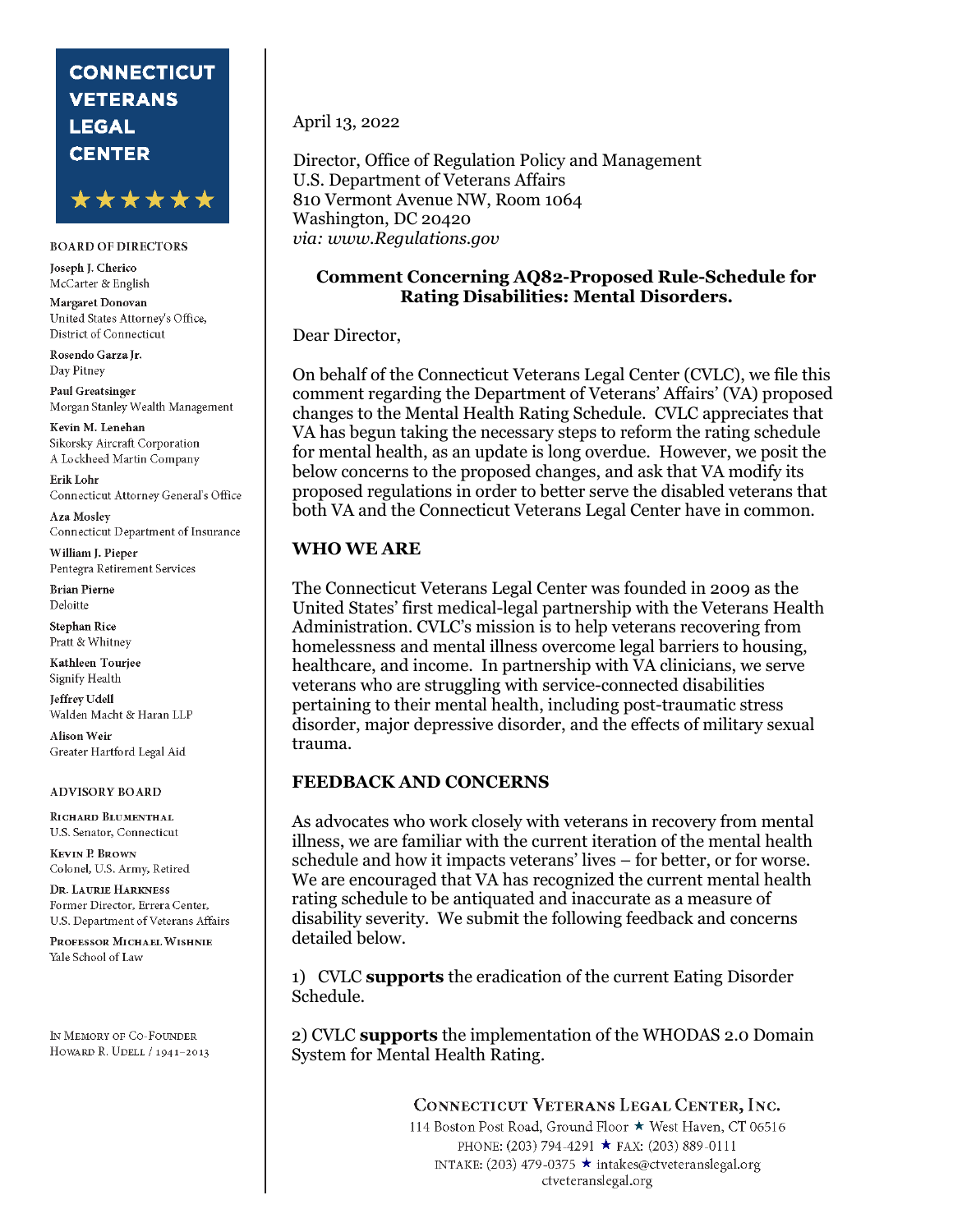3) CVLC **cautions** against the implementation of such terms such as "mild," "moderate," or "severe," as VA has issued Office of the Inspector General ("OIG") reports that such terms are not effective in reflecting an accurate measure of disability.

4) CVLC **cautions** against the implementation of a "30-day lookback" period for disability because limiting an examination of disability to 30 days will not result in an accurate depiction of mental health disability.

5) CVLC **cautions** against combining all mental health diagnoses into one rating, as this will result in an unjust and inaccurate reduction of rating for veterans who are diagnosed with more than one mental health diagnosis.

6) CVLC **urges** VA to offer further clarification on the ameliorative effects of mediation.

## **I. CVLC supports the eradication of the current Eating Disorder Schedule.**

The current mental health rating schedule is exceptionally limiting, particularly when it comes to veterans who struggle with eating disorders. The current rating schedule for eating disorders does not allow for a rating higher than 0% unless a veteran has a mandatory amount of hospitalization per year.[1](#page-1-0)

This is not an accurate reflection of the disabling effects of eating disorders. Many veterans experience significant disability and earning loss because of eating disorder diagnoses, even if they do not have the financial option of seeking inpatient care. The current rating schedule fails to compensate many veterans who struggle with eating disorders that may not be immediately life-threatening.[2](#page-1-1) Lengthy hospitalization or treatment is simply not an option for quite a lot of people – as such, restricting higher ratings only for those who are able to be hospitalized precludes many veterans who are significantly disabled by their eating disorders. CVLC agrees that the eradication of this schedule is necessary to accurately compensate the veterans who are impacted by these debilitating illnesses – with the provision that said eating disorders are now to be examined underneath a mental health lens.

## **II. CVLC supports the implementation of the WHODAS 2.0 Domain System for Mental Health Rating.**

CVLC supports the move toward using the WHODAS 2.0 domain system in analyzing mental health. Rather than focusing on a hyper-specific list of symptoms in order to determine impact, the domain system allows for a broader analysis of the impact a mental health disability has on a veteran's life. For example, a veteran who struggles with depression and anxiety as their main symptoms may only be rated at 30% under the current rating schedule. However, a veteran who articulates that their depression and anxiety manifests in multiple domains of their life would be

 $\overline{a}$ 

<span id="page-1-0"></span><sup>&</sup>lt;sup>1</sup> 38 CFR § 4.149.

<span id="page-1-1"></span><sup>&</sup>lt;sup>2</sup> The National Institute of Mental Health lists a wide swath of behaviors under the umbrella of "eating" disorders." In addition to the most commonly known disorders (anorexia nervosa and bulimia), NIMH also lists binge eating. All of these disorders have symptoms and behaviors associated with them that can be exceptionally debilitating, but not necessarily so that requires hospitalization or bed rest. Under the current rating schedule, a veteran who binge eats regularly and plans his entire day around said behavior, but does not require hospitalization, would be rated at 0%. *See* Eating Disorders, The National Institute of Mental Health, [https://www.nimh.nih.gov/health/topics/eating-disorders.](https://www.nimh.nih.gov/health/topics/eating-disorders)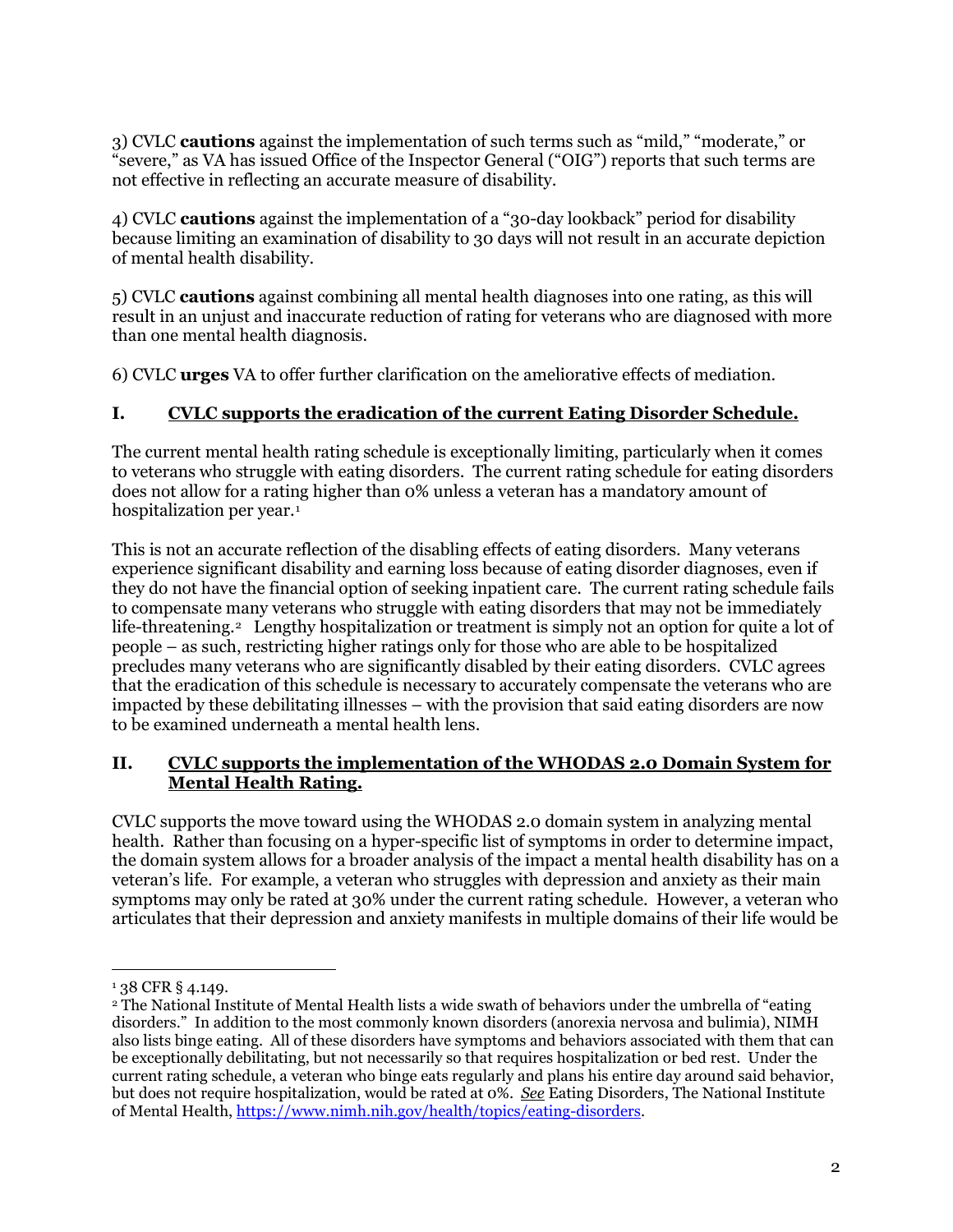able to be rated more accurately, reflecting the degree to which they are disabled by their illnesses.

The domain system also allows for greater flexibility in analyzing symptoms. The new system allows for a more holistic view of mental health symptoms and diagnoses. The WHODAS 2.0 system incorporates a flexibility into the analysis of symptoms that will provide an accurate reflection of disability. Overall, the shift from a strictly symptomatic viewpoint to a broader approach on impact on livelihood is a positive change that CVLC supports.

In the same vein, we support VA's removal of suicidality as part of the rating consideration. Prior iterations of the rating schedule have included suicidality in the higher ratings and place a particular emphasis on suicidality in order to be highly rated. The same is true for hospitalization and a complete disruption of daily life. As stated before, many veterans must continue in their day-to-day lives in order to survive even with a disability that is highly debilitating. Removing suicidality from consideration will allow veterans to be more appropriately rated and will relieve veterans of the requirement to discuss suicidal ideation at compensation and pension exams, which is an unnecessary burden.

# **III. CVLC cautions against the implementation of such terms such as "mild," "moderate," or "severe," as VA has issued OIG reports that such terms are not effective in accurately measuring disability.**

In section III.B of the proposed rule, VA outlines its terminology for adjudicators and clinicians to use when assessing different levels of disability. While CVLC supports the shift from the current rating schedule to the WHODAS 2.0 model, we submit documentation from VA that the utilization of vague terms such as "mild," "moderate," or "severe" allows for too much subjectivity on behalf of the adjudicators.

In a report dated September 5, 2019, the Office of the Inspector General (OIG) released an analysis of claims concerning conditions of the spine. While VA's proposed rule on mental health does not pertain to a physical disability, we implore VA to revisit its own internal investigations concerning the utilization of vague terminology in the rating schedule.

Specifically, the OIG writes: "Although the VBA procedures manual contains clear requirements for spine evaluations based on objective and measurable evidence, such as limitations with regards to range of motion, the manual contains some subjectivity regarding peripheral nerve disability evaluations."[3](#page-2-0) The OIG report then goes on to detail the rating schedule definitions for "mild," "moderate," and "severe. $^2$ <sup>4</sup> The OIG criticizes the use of these vague terms by noting that "[t]he manual does not define or explain the terms [.] It also does not provide the specific severity of symptoms required to meet each level of disability . . ., and instead states that the RVSR is solely responsible for judging the appropriate level."[5](#page-2-2)

Much as the OIG analysis of the prior rating schedule of spinal disability indicates, the current proposed definitions for "mild," "moderate," and "severe" allow for the same vagueness without additional specific definition concerning what constitutes "mild," "moderate," and "severe."

<span id="page-2-0"></span> $\overline{a}$ <sup>3</sup> Veterans' Affairs Office of the Inspector General, VA OIG 18-0563-189, Accuracy of Claims Decisions Involving Conditions of the Spine, September 9, 2019 , at p. 11, [https://www.va.gov/oig/pubs/VAOIG-18-](https://www.va.gov/oig/pubs/VAOIG-18-05663-189.pdf) [05663-189.pdf.](https://www.va.gov/oig/pubs/VAOIG-18-05663-189.pdf) 4 *Id*.

<span id="page-2-1"></span>

<span id="page-2-2"></span><sup>5</sup> *Id*.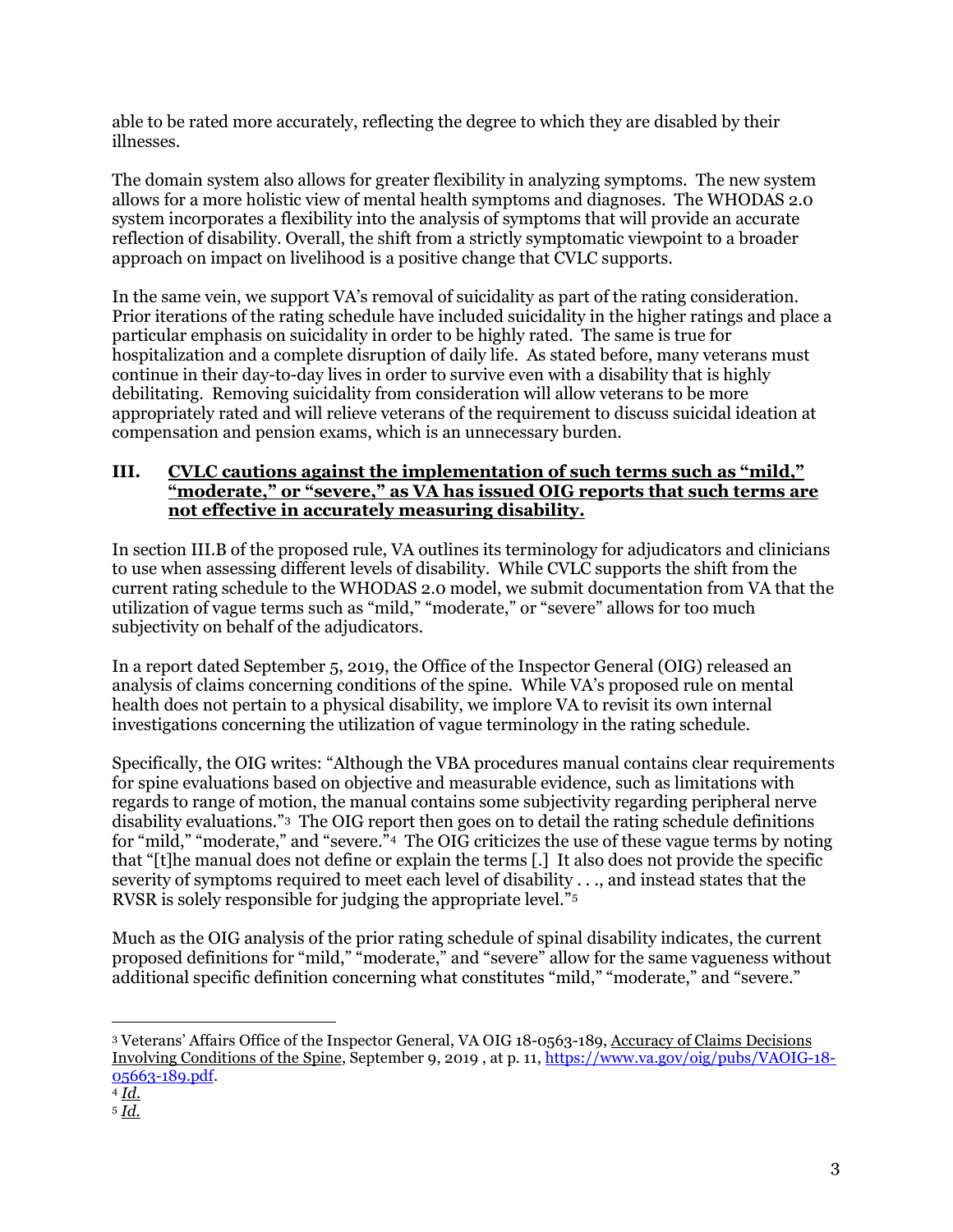The Proposed Rule defines the terms below as follows:

- None— "No difficulties" associated with the domain;
- Mild— "Slight difficulties in one or more aspects" of the domain that "do not interfere with tasks, activities, or relationships;"
- Moderate— "Clinically significant difficulties in one or more aspects" of the domain "that interfere with tasks, activities, or relationships;
- Severe— "Serious difficulties in one or more aspects" of the domain "that interfere with tasks, activities, or relationships;" and
- Total— "Profound difficulties in one or more aspects" of the domain "that cannot be managed or remediated; incapable of even the most basic tasks within one or more aspects" of the domain; "difficulties that completely interfere with tasks, activities, or relationships."

These definitions are just as vague as the terms themselves – there is no additional definition for terms such as "profound" or "serious." It seems to be left up to the clinician to determine what is considered a serious difficulty versus what is a profound difficulty. This problem is precisely the problem that the OIG detailed in the aforementioned report; vague terminology results in inaccurate ratings and inconsistent diagnoses.

There must be concrete guidelines as to what these terms mean for adjudicators, clinicians, and veterans to navigate this system accurately and consistently. In order to produce more accurate assessments of the impact of mental illness on veterans' lives, VA should construct a specific framework for both adjudicators and clinicians to utilize when determining the level of disability. The difference between a clinician determining a veteran's inability to function in a social setting as "profound" versus "serious" can be the difference between a 50% or a 70% rating – a substantial change in income that could prove the difference between a veteran paying their rent or being unable to make ends meet.

## **IV. CVLC urges VA to extend the "30-day lookback" period for disability, as limiting an examination of the intensity and frequency to 30 days will result in inaccurate ratings for disabled veterans.**

CVLC's clients are veterans in recovery from homelessness and mental illness. We work with a multitude of individuals, ranging from the homeless to the recently housed. Our client base is diverse in terms of race, gender identity, and sexual orientation. It is because of our diverse clientele that we can emphatically state that no matter who VA serves, a thirty-day lookback is not long enough to appropriately judge the intensity or frequency of a veteran's illness.

Combat veteran Juliet Taylor began her transition from the military to civilian life in September 2014. She had employment lined up upon separation and, overall, her life was smooth. She worked, cared for her children, paid her bills on time, and managed the best way that she could. However, Juliet's symptoms soon began to manifest. "I experienced dizziness, major attentional difficulties, hypervigilance, intrusive thoughts and memories, as well as sudden heart-racing." These episodes occurred roughly three times a month, but Juliet's doctors had not yet noticed that she had a mental health condition. Instead, VA treated her for migraines, and Juliet continued to keep calm and carry on.

A catalyst occurred one evening when Juliet drove home and dissociated. "I remembered my heart racing as I noticed the overpass approaching – the next thing I knew, a man in a gray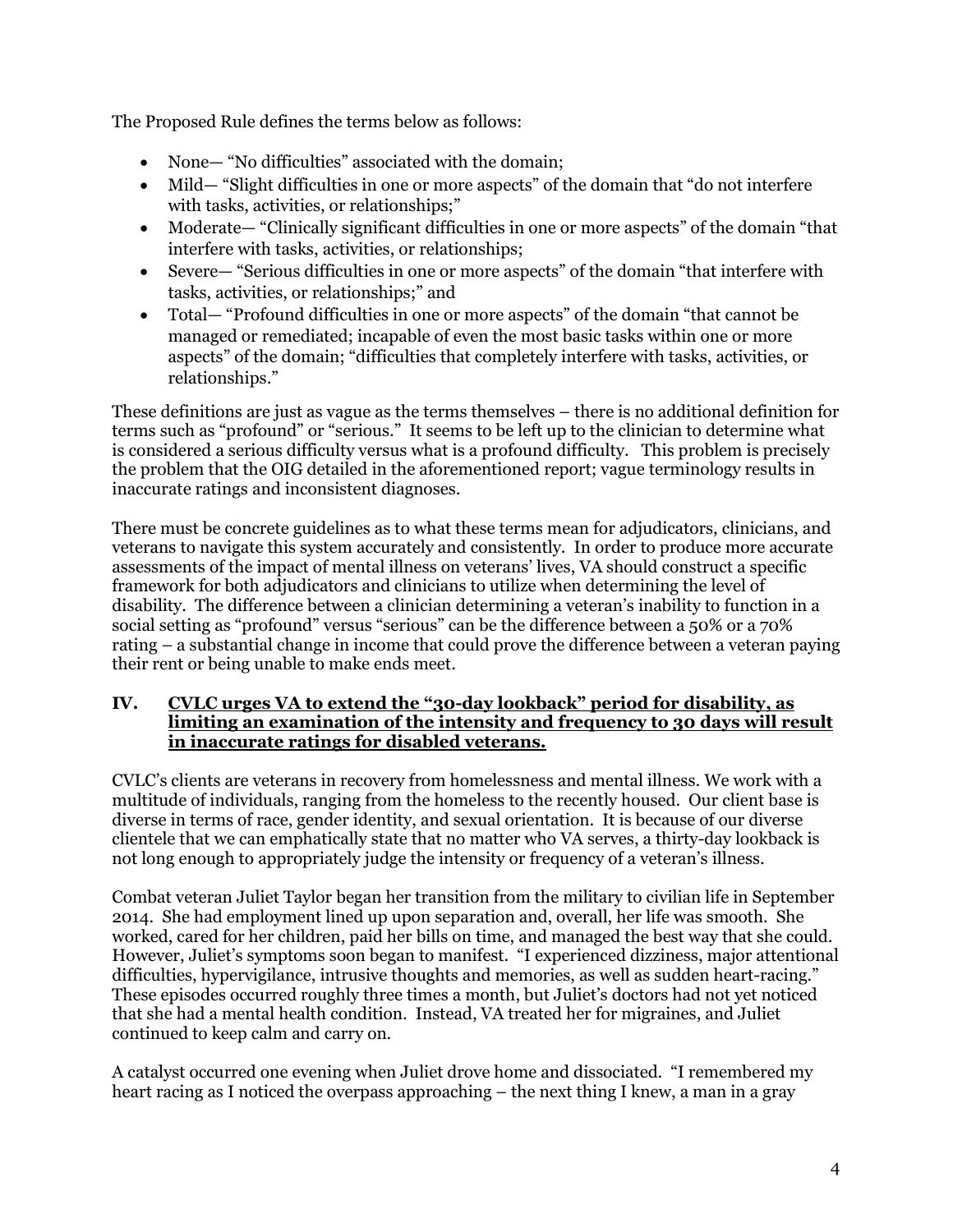uniform approached my vehicle from my 3 o'clock." Juliet had dissociated so severely that she had no real recollection where she was. It was only upon seeing an American flag on the overpass that she realized she was in Connecticut.

Following this event, Juliet called out sick for a week before ultimately resigning from her job. She stayed in bed for three months and hid her struggle from her family and friends. Eventually, Juliet was forced to return to work because she had no other choice. It was only then that an employed Juliet Taylor sought help from VA for her mental health.

We submit this experience because Juliet, like many other veterans, must keep calm and carry on. Had VA only analyzed a thirty-day period of Juliet's life prior to this exceptionally troubling and lengthy crisis, her rating would be much lower than appropriate. While Juliet had forced herself back onto her feet, she had not cured her ongoing mental health issue. Indeed, VA would have met an employed veteran who was forcing herself throughout the day, had only recently engaged in mental health treatment, and was vulnerable to loss of income due to illness. A full lookback of twelve months would illustrate the whole story – that Juliet struggled heavily with her diagnosis. A thirty-day window of her life would not provide an accurate depiction of the severity of how her mental health diagnosis impacted her life

CVLC requests that VA extend this lookback period to twelve months, which would provide an accurate depiction of a veteran's illness(es). It would allow a veteran to submit evidence as to the severity of their illness and provide a bigger picture of impact their mental health diagnosis has on their day-to-day life.

Finally, we note that for diagnoses such as Post-Traumatic Stress Disorder, a veteran must be symptomatic for *more* than a month in order to qualify for a diagnosis<sup> $6$ </sup> – which would necessitate a clinician examining a veteran's history prior to thirty days. If a clinician already must do this in order to accurately diagnose a veteran, then there is no reason why a clinician could not take into consideration records and details prior to thirty days in terms of determining intensity and frequency.

#### **V. CVLC cautions against combining all mental health diagnoses into one rating, as it will result in inaccurately low ratings for veterans who are disabled by more than one mental illness.**

In section VI of the Proposed Rule, VA adds a notation. This note "will instruct adjudicators not to assign individual disability ratings to more than one mental disorder given the likelihood of comorbid mental disorders and the prevalence of overlapping symptoms among such disorders."

Comorbidity is generally defined as the occurrence of two or more mental or physical conditions within a singular patient.[7](#page-4-1) For example, data indicates that the majority of individuals who have been diagnosed with an eating disorder also struggle with at least one more mental health

 $\overline{a}$ <sup>6</sup> *See* National Institute of Mental Health, Post-Traumatic Stress Disorder,

<span id="page-4-0"></span>[https://www.nimh.nih.gov/health/publications/post-traumatic-stress-disorder-ptsd;](https://www.nimh.nih.gov/health/publications/post-traumatic-stress-disorder-ptsd) *see also* National Center for PTSD, Do I Have PTSD?, [https://www.ptsd.va.gov/understand/isitptsd/have\\_ptsd.asp.](https://www.ptsd.va.gov/understand/isitptsd/have_ptsd.asp)

<span id="page-4-1"></span><sup>7</sup> Cambridge Dictionary defines 'comorbidity' as "the fact that people who have a disease or condition also have one or more diseases or conditions." *See*

[https://dictionary.cambridge.org/us/dictionary/english/comorbidity.](https://dictionary.cambridge.org/us/dictionary/english/comorbidity)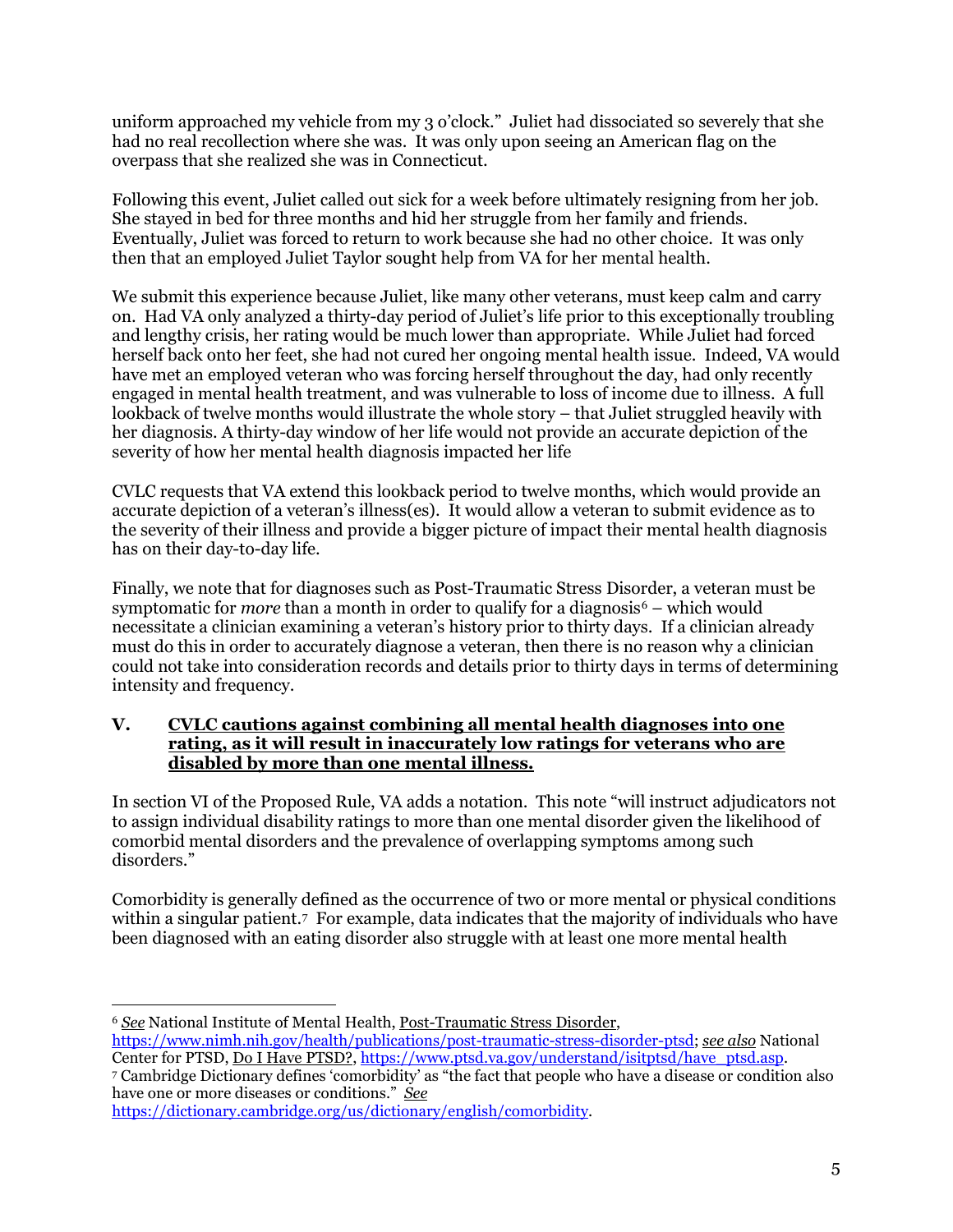diagnosis.[8](#page-5-0) In addition, VA has thoroughly researched the prevalence of mental illness among the veteran community – data indicates that nearly 1 in 5 veterans who treat through VA struggle with some form of mental illness.[9](#page-5-1) This poses a massive amount of individuals who may fall into the category of those with comorbidity.

It is because of this that we understand the importance of correct diagnosis and correct rating of symptoms. The current rating table lumps all mental health conditions together and rates them all as if they were a singular illness. As such, a veteran who struggles with both schizophrenia and post-traumatic stress disorder may only be rated at 50%, even though the combined effect of both of these illnesses has a far more debilitating impact on a veteran's life and ability to earn income than either of the illnesses alone. Quite often, dealing with two debilitating illnesses leads to catastrophic effects on veterans' lives, even if their symptoms may not be so readily apparent.

We concede that a veteran's symptoms may be duplicative across multiple diagnoses. After all, many disorders have depressive symptoms, and to count the same severe depressive symptoms more than once for different service-connected disabilities could result in an artificial inflation of rating. However, we urge VA to recognize that the opposite is also true – combining all mental health diagnoses into a single service-connected rating could downplay the severity of symptoms and their combined effects. Not acknowledging that a veteran's symptoms of depression will understandably be worse with comorbidity could result in a wrongful determination of a lower rating. If a veteran does not apply for all diagnoses and receive an examination and subsequent rating for each one, the adjudicator could very well not see the entire picture.

As such, we request that VA issue separate ratings for each mental health diagnosis. Symptoms that are duplicative can be taken into consideration in issuing the final combined rating to avoid an artificially inflated rating. As VA already has a mechanism in place to differentiate symptoms from non-service connected disabilities (such as personality disorders) and service-connected disabilities, this should not hinder the process of adjudication.

The act of separating ratings for different conditions benefits veterans by accurately rating the disabling effects of having more than one service-connected mental health condition. In sum, should a veteran have schizophrenia and post-traumatic stress disorder – two wholly different conditions without an extraordinary amount of symptomatic overlap – they should not be penalized for it.

## **VI. CVLC urges VA to offer further clarification on the ameliorative effects of medication.**

We strenuously disagree with the notion that a veteran taking medication for their symptoms should result in a lower rating due to the ameliorative effects of said medications. This will incentivize veterans to not take their medication in order to secure a higher rating, which would be disastrous for many veterans. Instead, we encourage VA to take a more holistic approach to the rating schedule and incorporate an understanding that anti-depressants or anti-psychotics are comparable to any other daily medication that a veteran must take in order to manage a health condition. A veteran who takes medication to control his blood pressure is analogous to a

<span id="page-5-0"></span> $\overline{a}$ <sup>8</sup> National Eating Disorders Collaboration, Comorbidity, [https://nedc.com.au/eating-disorders/eating](https://nedc.com.au/eating-disorders/eating-disorders-explained/types/comorbidity)[disorders-explained/types/comorbidity.](https://nedc.com.au/eating-disorders/eating-disorders-explained/types/comorbidity)

<span id="page-5-1"></span><sup>9</sup> Department of Veterans Affairs, Office of Research and Development, VA Research on Mental Health, [https://www.research.va.gov/topics/mental\\_health.cfm.](https://www.research.va.gov/topics/mental_health.cfm)